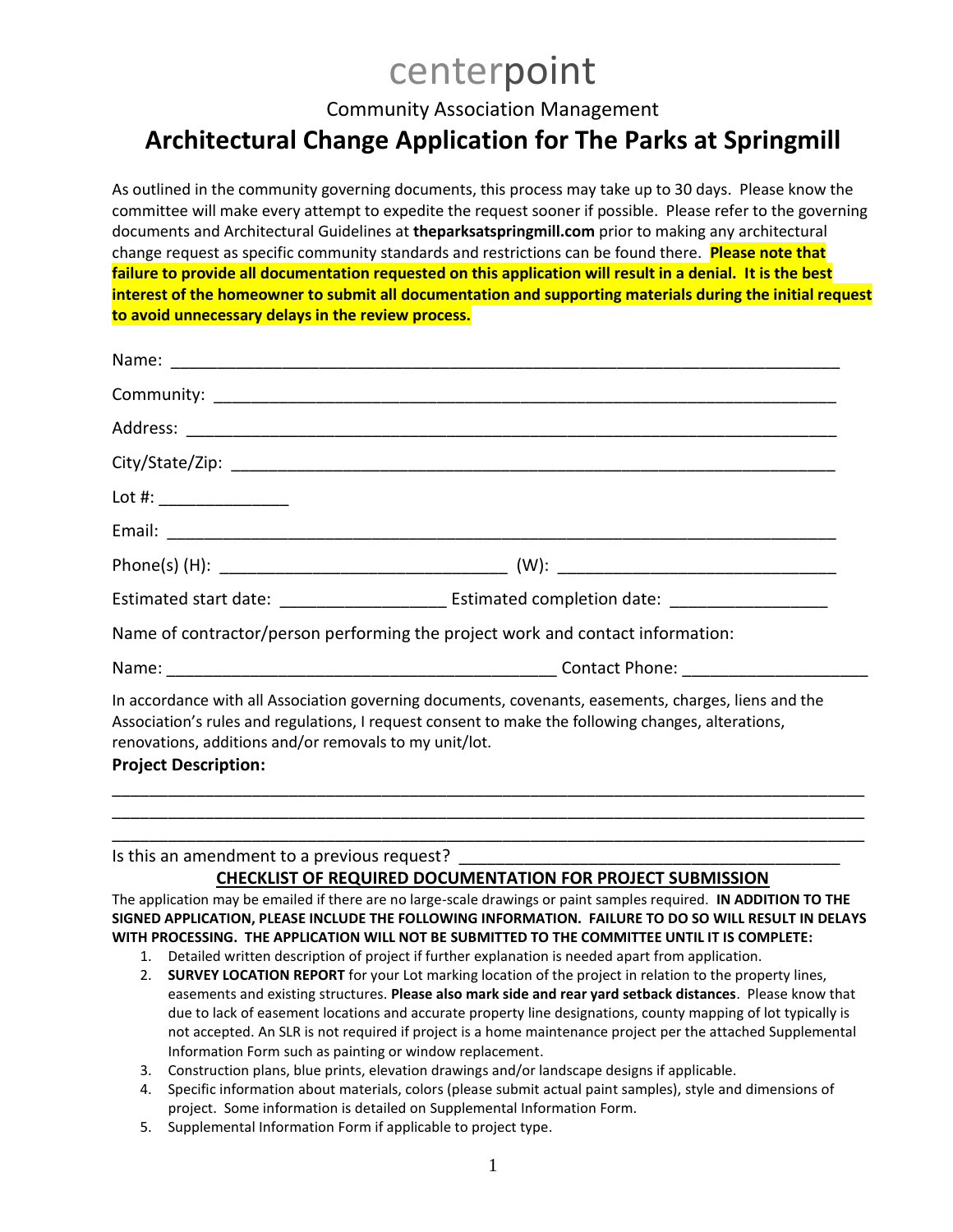**I understand that according to the Declaration and the rules and regulations, the committee will act on this request and provide me with a response via mail or email of their decision. I further understand and agree to the following provisions:**

- 1. No work or commitment of work will be made by me until I have received written approval from the Association. Failure to comply with the documents or starting work prior to receiving written approval may result in suspension of the project and/or alteration or removal of such project.
- 2. All work will be done at my expense and all future upkeep will remain at my expense.
- 3. All work will be done expeditiously once commenced and will be done in a good workman-like manner by a contractor or myself. Failure to complete the project within **ninety (90) days** of approval may result in required application resubmittal to the committee.
- 4. All work will be performed at a time and in a manner to minimize interference and inconvenience to other homeowners.
- 5. I assume all liability and will be responsible for all damage and/or injury, which may result from performance of this work.
- 6. I will be responsible for the conduct of all persons, agents, contractors, and employees who are connected with this work.
- 7. I will be responsible for complying with, and will comply with, all applicable federal, state, and local laws; codes; regulations; and requirements in connection with this work, and I will obtain any necessary governmental permits and approvals for the work. I understand and agree that the Association governing the unit/lot, its board of directors, its agent and the committee have no responsibility with respect to such compliance and that the board of directors' or its designated committee's approval of this request shall not be understood as the making of any representation or warranty that the plans, specifications, or work comply with any law, code, regulation, or governmental requirement.
- 8. If my unit/lot adjoins Association common area or contains any easements, I understand the obligations and risks and certify to abide by all restrictions in association governing documents, plat covenants and restrictions, and any local or county laws, codes or regulations.
- 9. If my architectural change directly impacts an adjoining Lot(s), I understand it is my responsibility to notify my affected neighbor(s) prior to installation to discuss the project, gain their acceptance and establish any potential joint maintenance agreements. The Association bears no responsibility for this action.

| Signature: | vate. |  |
|------------|-------|--|
|            |       |  |

| FOR COMMITTEE USE ONLY:                                                                                                                                   |                   |  |
|-----------------------------------------------------------------------------------------------------------------------------------------------------------|-------------------|--|
|                                                                                                                                                           |                   |  |
| Submission Packet Complete: Yes or No                                                                                                                     |                   |  |
|                                                                                                                                                           |                   |  |
|                                                                                                                                                           |                   |  |
| Committee Decision: Approved __________<br>If denied, reasons for denial: The Contract of the Contract of the United States of the United States of the U | Denied __________ |  |
| <b>Approved/Denied by Community Architectural Committee:</b>                                                                                              |                   |  |
|                                                                                                                                                           | Date: __________  |  |
| Approval/Denial Notification sent to homeowner via Mail <b>Same Constant Constant</b> or Email                                                            |                   |  |

**All submission packets may be emailed to: [support@centerpointcam.com](mailto:support@centerpointcam.com) Please scan and email entire application and supplemental documents as one PDF. Color photos/illustrations may be scanned separately from the application. Or mailed to: Centerpoint – 13295 Illinois St., Suite 316 – Carmel, IN 46032**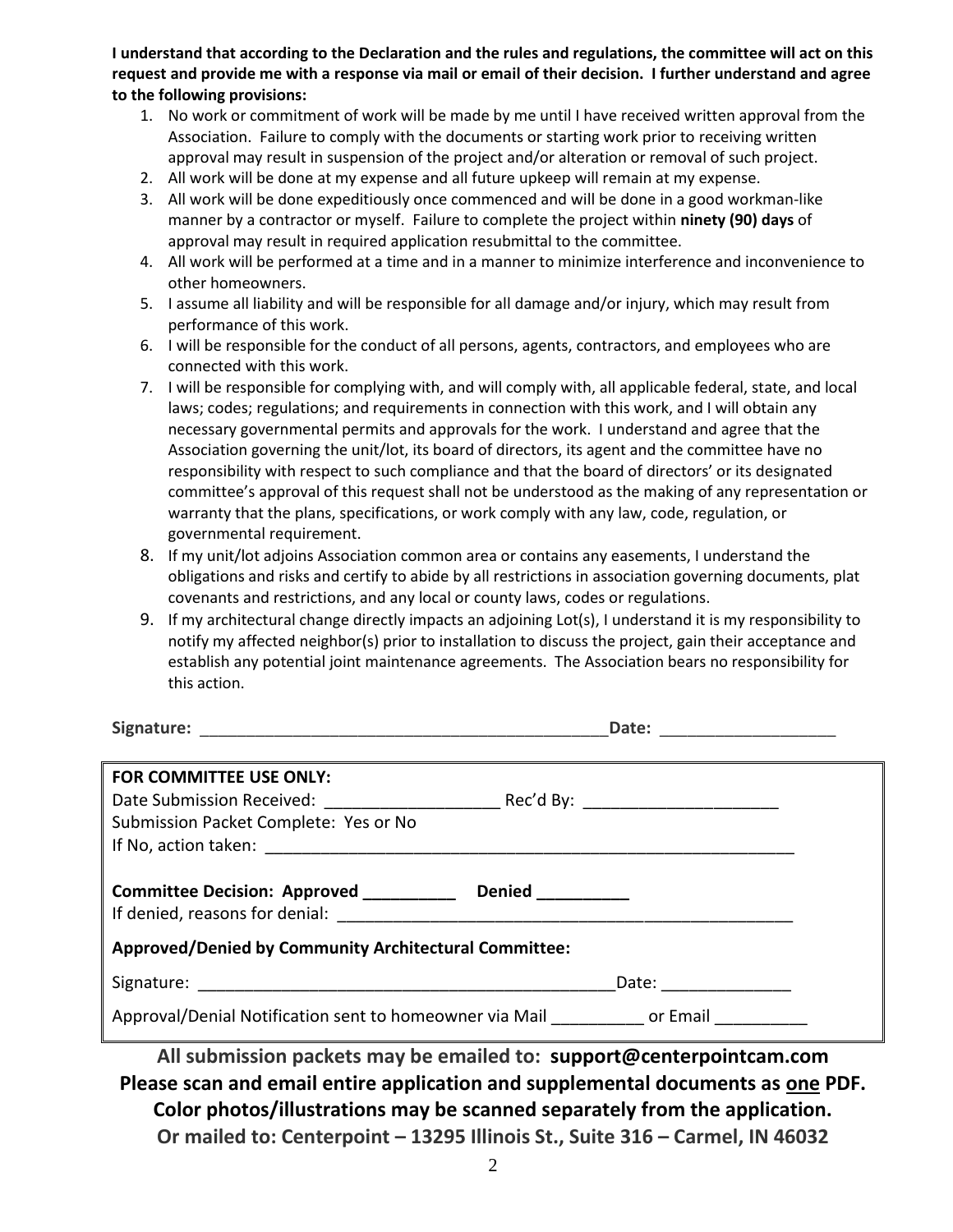### **SUPPLEMENTAL INFORMATION FORM**

If your project falls into a category below, please use this form to supply additional required information. Please note that you may also need to provide construction plans, blue prints with elevation drawings for structures, landscaping plans and or photos/drawings of the project. All projects, with the exception of the home maintenance projects listed below, **MUST** submit a survey location report. The project should be drawn on the survey location report and include side/rear yard setback measurements.

**Please also refer to your community's Architectural Guidelines for specific project restrictions.**

### **HOME MAINTENANCE PROJECTS**

| Type: 3-Tab _______________________ Dimensional: _______________________________                      |  |  |  |
|-------------------------------------------------------------------------------------------------------|--|--|--|
| Color Selection: <u>Color Selection</u>                                                               |  |  |  |
|                                                                                                       |  |  |  |
| Manufacturer: __________________________________Confirm full replacement of siding: Yes _____ No ____ |  |  |  |
|                                                                                                       |  |  |  |
| Pre-Primed: Yes _____ No _____Pre-Painted: Yes _____ No _____ If yes, color: ________________         |  |  |  |
| If not pre-painted, please indicate finished paint color manufacturer: ____________________________   |  |  |  |
|                                                                                                       |  |  |  |
|                                                                                                       |  |  |  |
| Please detail each area to be painted along with corresponding paint color selection information.     |  |  |  |
|                                                                                                       |  |  |  |
|                                                                                                       |  |  |  |
|                                                                                                       |  |  |  |
|                                                                                                       |  |  |  |
|                                                                                                       |  |  |  |
|                                                                                                       |  |  |  |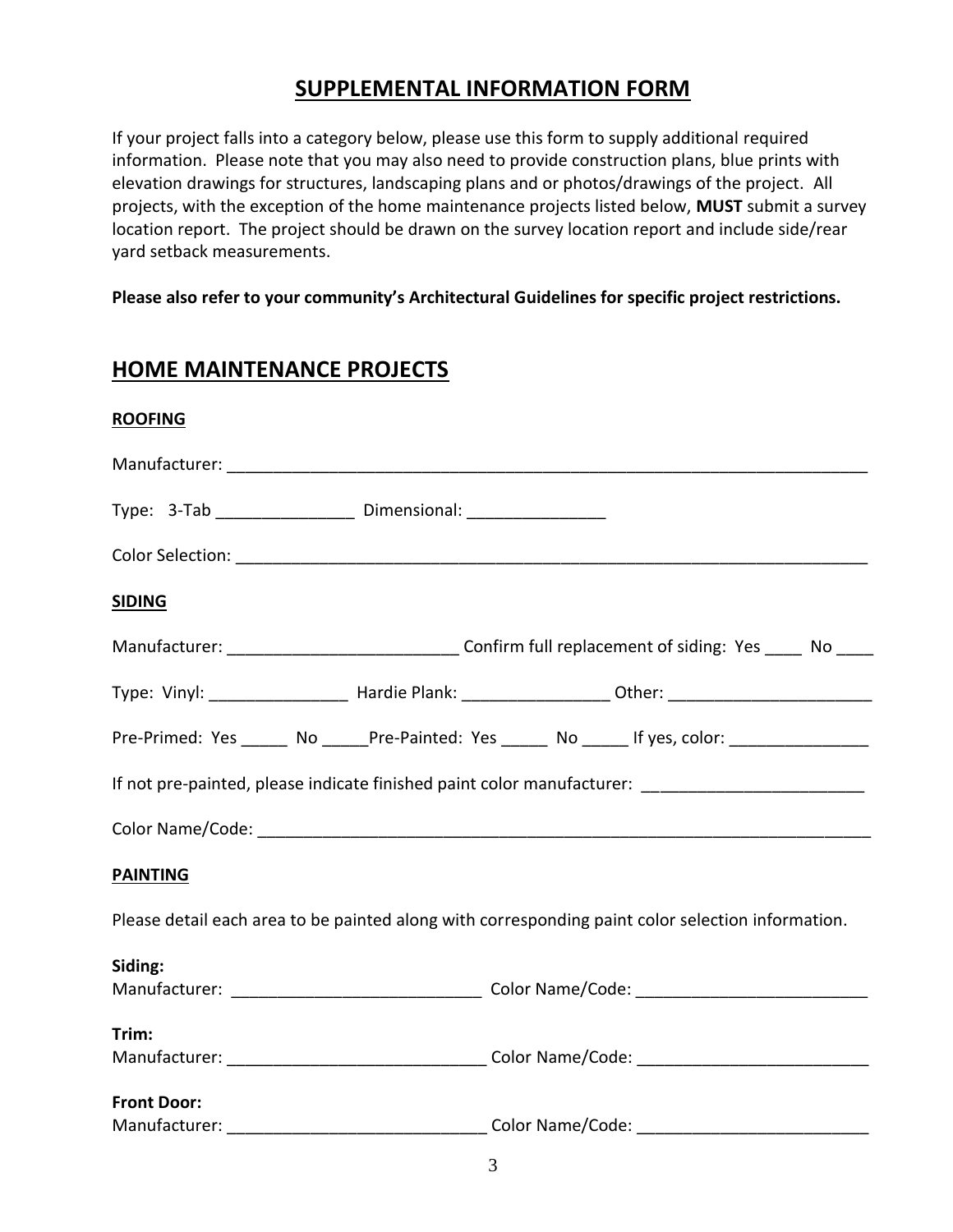| <b>Shutters:</b>                                                            |                                                                                                                |  |
|-----------------------------------------------------------------------------|----------------------------------------------------------------------------------------------------------------|--|
|                                                                             |                                                                                                                |  |
|                                                                             |                                                                                                                |  |
|                                                                             |                                                                                                                |  |
| <b>WINDOWS</b>                                                              |                                                                                                                |  |
|                                                                             |                                                                                                                |  |
|                                                                             |                                                                                                                |  |
|                                                                             | Material: _____________________________Screen Type: ____________________________Grid Type: ___________________ |  |
| replaced and designate side of house for each window - may provide drawing: | Full window replacement: Yes______ No ______ If no, please list the specific windows that will be              |  |
| <b>DOORS</b>                                                                |                                                                                                                |  |
|                                                                             |                                                                                                                |  |
|                                                                             |                                                                                                                |  |
|                                                                             |                                                                                                                |  |
|                                                                             |                                                                                                                |  |
| <b>EXTERIOR LIGHTING</b>                                                    |                                                                                                                |  |
|                                                                             |                                                                                                                |  |
|                                                                             |                                                                                                                |  |
|                                                                             |                                                                                                                |  |
| Fixture Finish/Color: __________________________                            |                                                                                                                |  |
| <b>GARAGE DOORS</b>                                                         |                                                                                                                |  |
|                                                                             |                                                                                                                |  |
|                                                                             | Color Name/Code: __________________________                                                                    |  |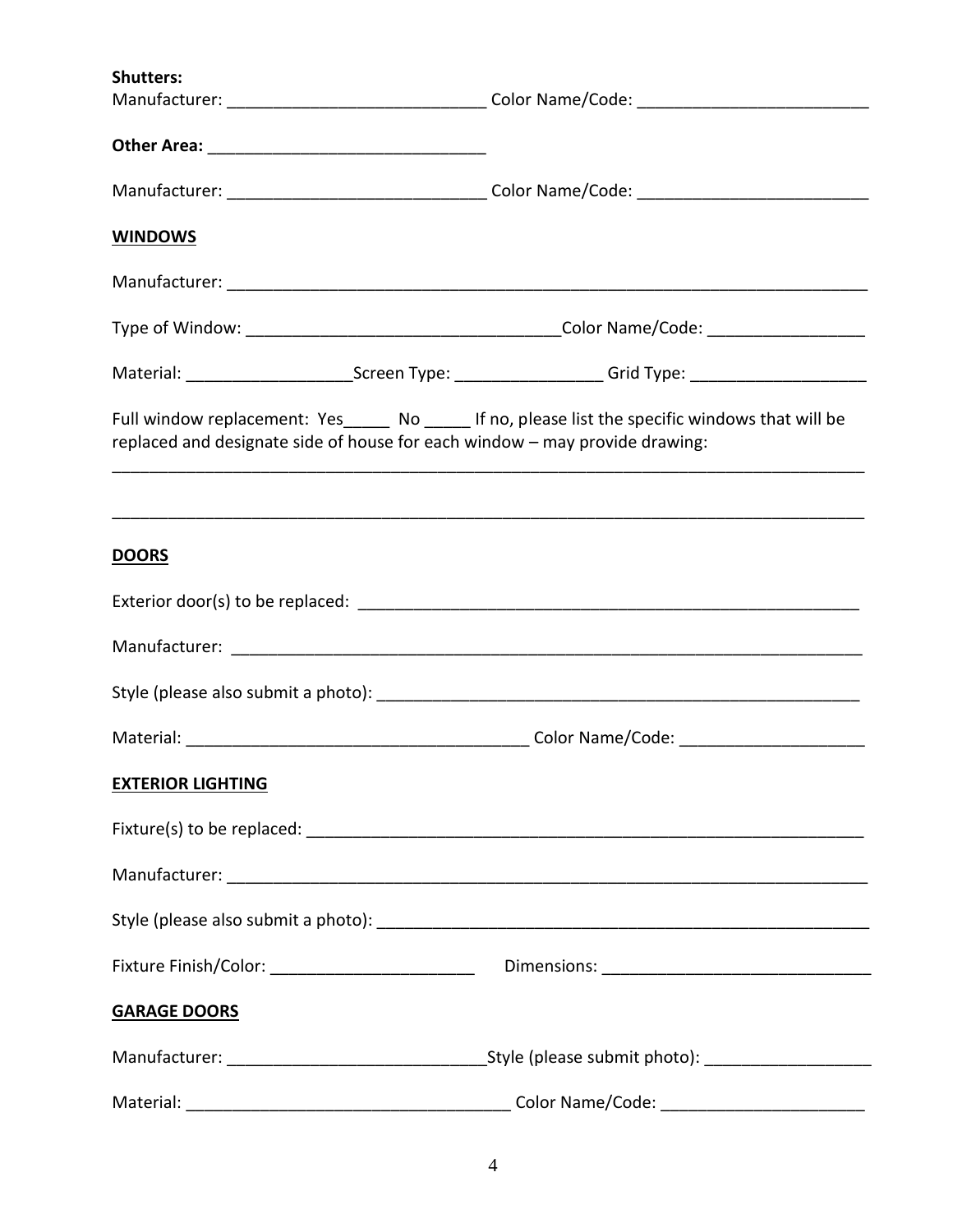## **LANDSCAPING PROJECTS**

| <b>DECKS/PATIOS</b>                                                                                            |                                                                                            |                                                                                                                                                                                                                                                                                                             |  |
|----------------------------------------------------------------------------------------------------------------|--------------------------------------------------------------------------------------------|-------------------------------------------------------------------------------------------------------------------------------------------------------------------------------------------------------------------------------------------------------------------------------------------------------------|--|
|                                                                                                                |                                                                                            |                                                                                                                                                                                                                                                                                                             |  |
|                                                                                                                |                                                                                            |                                                                                                                                                                                                                                                                                                             |  |
|                                                                                                                |                                                                                            |                                                                                                                                                                                                                                                                                                             |  |
| Will railings be used: Yes ______ No ______ If yes, provide photo or illustration of style.                    |                                                                                            |                                                                                                                                                                                                                                                                                                             |  |
|                                                                                                                | Will deck be skirted: Yes ______ No ______ If yes, provide photo or illustration of style. |                                                                                                                                                                                                                                                                                                             |  |
| <b>RETAINING WALLS</b><br>Please provide elevation drawings if this project will change the grade of your Lot. |                                                                                            |                                                                                                                                                                                                                                                                                                             |  |
|                                                                                                                |                                                                                            |                                                                                                                                                                                                                                                                                                             |  |
|                                                                                                                |                                                                                            |                                                                                                                                                                                                                                                                                                             |  |
| <b>PLANT MATERIAL - IF REQUIRED BY YOUR ASSOCIATION</b>                                                        |                                                                                            |                                                                                                                                                                                                                                                                                                             |  |
| included in list.                                                                                              |                                                                                            | Please draw any landscaping beds along with locations of all plant material directly on the survey<br>location report. In addition, list below all plant material to be installed including height/width at<br>maturity. Plant material that has a mature height of less than 18 inches does not need to be |  |
| Trees:                                                                                                         |                                                                                            |                                                                                                                                                                                                                                                                                                             |  |
| <u>Species</u>                                                                                                 |                                                                                            | <b>Dimensions at Maturity</b>                                                                                                                                                                                                                                                                               |  |
|                                                                                                                |                                                                                            |                                                                                                                                                                                                                                                                                                             |  |
|                                                                                                                |                                                                                            |                                                                                                                                                                                                                                                                                                             |  |
|                                                                                                                |                                                                                            |                                                                                                                                                                                                                                                                                                             |  |
| <b>Bushes/Other Plant Material:</b><br><u>Species</u>                                                          |                                                                                            | <b>Dimensions at Maturity</b>                                                                                                                                                                                                                                                                               |  |
|                                                                                                                |                                                                                            |                                                                                                                                                                                                                                                                                                             |  |
|                                                                                                                |                                                                                            |                                                                                                                                                                                                                                                                                                             |  |
|                                                                                                                |                                                                                            |                                                                                                                                                                                                                                                                                                             |  |